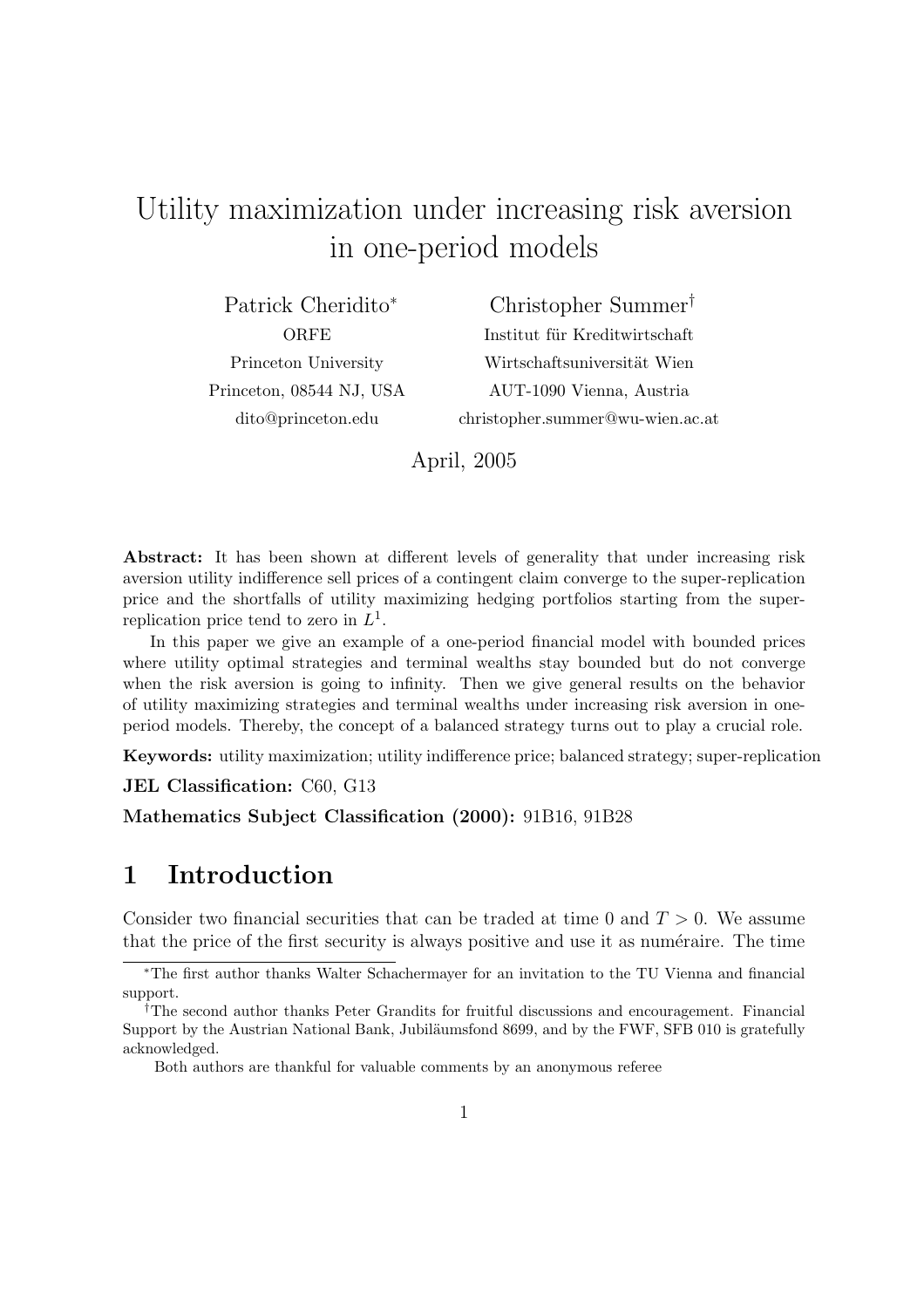0 price of the second security is a positive constant  $S_0$  while at time T it is worth  $S_T = S_0 + \Delta S$ , for a random variable  $\Delta S$  on a probability space  $(\Omega, \mathcal{F}, P)$ . A portfolio consisting of  $\xi \in \mathbb{R}$  shares of the first and  $\vartheta \in \mathbb{R}$  shares of the second security has a time 0 value of  $v = \xi + \vartheta S_0$  and a time T value of  $\xi + \vartheta S_T = v + \vartheta \Delta S$ . In addition to the two tradable securities we consider a contingent claim whose time  $T$  payoff is given by a random variable  $B$ . Throughout the paper we assume that

(M)  $P[\Delta S > 0] > 0$  and  $P[\Delta S < 0] > 0$ , which guarantees the absence of arbitrage in the market composed of the two tradable securities and the non-emptiness of the set

$$
\mathcal{Q} := \left\{ Q \text{ probability measure on } (\Omega, \mathcal{F}) \: \left| \begin{array}{c} Q \text{ equivalent to } P \\ dQ/dP \text{ bounded} \\ \mathcal{E}_Q \left[ \Delta S \right] = 0 \\ \mathcal{E}_Q \left[ |B| \right] < \infty \end{array} \right. \right\}
$$

(see Section 1.2 in [5]). The super-replicating price of  $B$  is given by

$$
c^*(B) := \inf \{ c \in \mathbb{R} : c + \vartheta \Delta S \ge B \text{ for some } \vartheta \in \mathbb{R} \},
$$

where inf  $\emptyset = \infty$  and the inequality, like all equalities and inequalities in this paper, is understood in the P-almost sure sense. It can be shown (see e.g Section 1.3 in [5]) that

$$
c^*(B) = \sup_{Q \in \mathcal{Q}} \mathcal{E}_Q[B], \qquad (1.1)
$$

and if  $c^*(B) < \infty$ , then the set

$$
\Theta^* := \{ \vartheta \in \mathbb{R} : c^*(B) + \vartheta \Delta S \ge B \}
$$

is a non-empty, closed subset of R.

However, a financial institution with time  $T$  liability  $B$  might only be willing to invest an amount  $c < c^*(B)$  in a hedging portfolio for B. Then it is not possible to super-replicate B, and the optimal strategy depends on the institution's attitude towards risk. In this paper the optimality criterion for strategies  $\vartheta$  is given by the expected utility

$$
E[U(v + \vartheta \Delta S - B)],
$$

for a twice continuously differentiable utility function  $U : \mathbb{R} \to \mathbb{R}$  that satisfies

(U1)  $U' > 0$ ,  $U'' < 0$ , and  $\lim_{x \to -\infty} U'(x) = \infty$ 

(U2)  $U(v + \vartheta \Delta S - B) \in L^1(P)$  for all  $\vartheta \in \mathbb{R}$ 

(U3)  $U'(v + \vartheta \Delta S - B) \Delta S \in L^1(P)$  for all  $\vartheta \in \mathbb{R}$ .

It can easily be checked that for given  $v$  and  $B$  the conditions (M) and (U1)-(U3) guarantee the existence of a unique  $\vartheta^{B,U,v} \in \mathbb{R}$  such that

$$
E[U'(v + v^{B,U,v}\Delta S - B)\Delta S] = 0, \qquad (1.2)
$$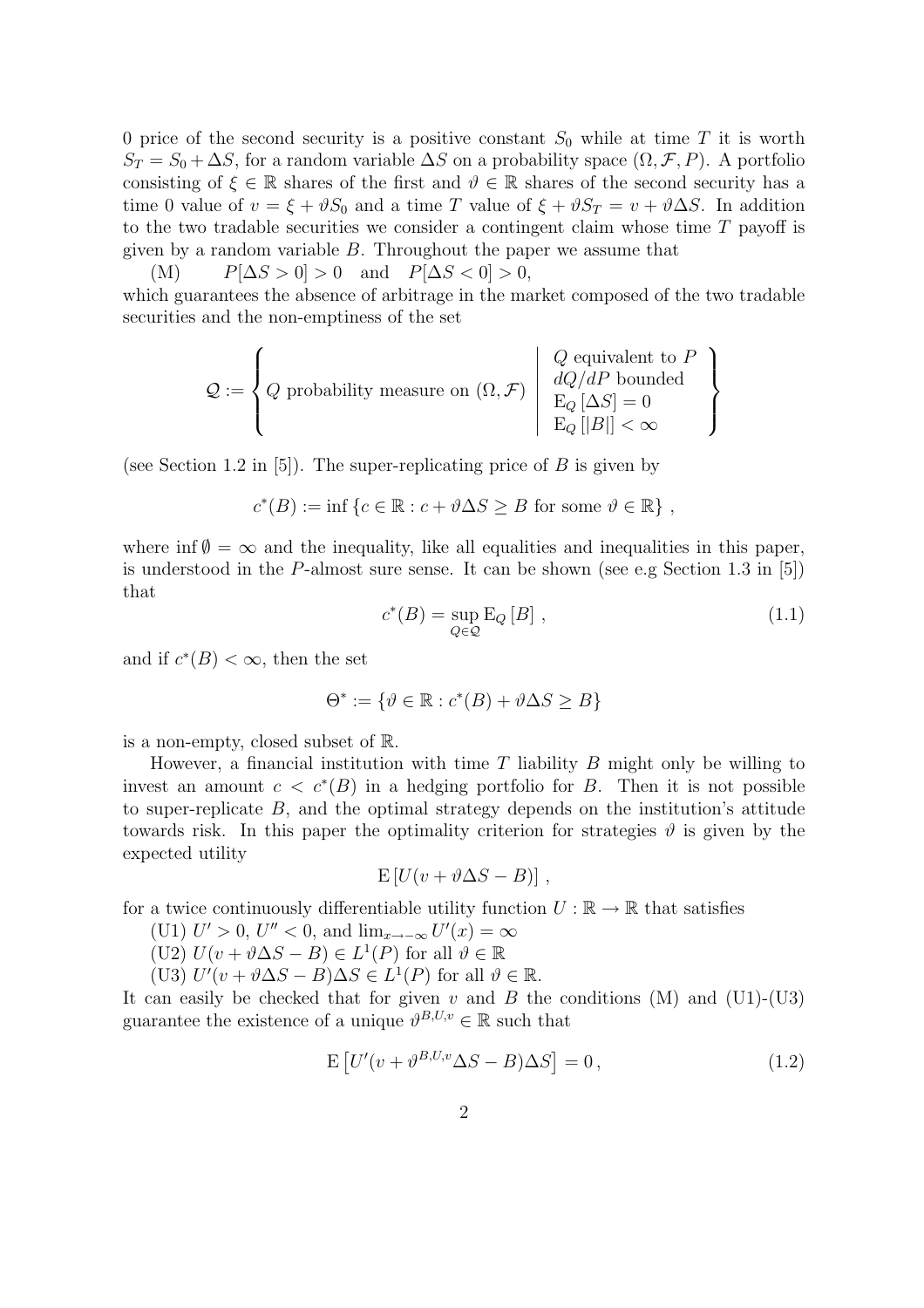and for all  $\vartheta \neq \vartheta^{B,U,v}$ ,

$$
\mathbb{E}\left[U(v+\vartheta\Delta S-B)\right] < \mathbb{E}\left[U(v+\vartheta^{B,U,v}\Delta S-B)\right].
$$

If we assume that (U1)-(U3) hold for all  $v \in \mathbb{R}$  and also for 0 instead of B, then

$$
x \mapsto E\left[U(x + \vartheta \Delta S - B)\right]
$$

is strictly increasing, and there exists a unique  $c^{B,U,v} \in \mathbb{R}$  such that

$$
\mathcal{E}\left[U(v+\vartheta^{0,U,v}\Delta S)\right] = \mathcal{E}\left[U(v+c^{B,U,v}+\vartheta^{B,U,v'}\Delta S-B)\right],\tag{1.3}
$$

where  $v' = v + c^{B,U,v}$ .  $c^{B,U,v}$  is called utility indifference sell price of B (see e.g [8, 11, 4, 3, 1, 2, 7]), and obviously,  $c^{B,U,v} \leq c^*(B)$ .

For the exponential utility function  $V_{\alpha}(x) := -\exp(-\alpha x)$  with Arrow-Pratt absolute risk aversion coefficient  $-V''_{\alpha}(x)/V'_{\alpha}(x) = \alpha > 0$ , equation (1.3) reduces to

$$
\mathbf{E}\left[V_{\alpha}(\vartheta^{0,\alpha}\Delta S)\right] = \mathbf{E}\left[V_{\alpha}(c^{B,\alpha} + \vartheta^{B,\alpha}\Delta S - B)\right],
$$

and the optimal strategies  $\vartheta^{0,\alpha}, \vartheta^{B,\alpha}$  and the indifference price  $c^{B,\alpha}$  do not depend on the initial wealth  $v$ . Moreover,

$$
\vartheta^{0,\alpha} = \frac{1}{\alpha} \vartheta^{0,1} \quad \text{and} \quad E\left[V_{\alpha}(\vartheta^{0,\alpha} \Delta S)\right] = E\left[V_{1}(\vartheta^{0,1} \Delta S)\right] \quad \text{for all } \alpha > 0.
$$

Hence, for  $X_{B,\alpha} = c^{B,\alpha} + \vartheta^{B,\alpha} \Delta S - B$ , we get from Jensen's inequality,

$$
\mathcal{E}\left[X_{B,\alpha}^{-}\right] \leq \frac{1}{\alpha}\log\mathcal{E}\left[\exp(\alpha X_{B,\alpha}^{-})\right]
$$
\n
$$
\leq \frac{1}{\alpha}\log\left(1+\mathcal{E}\left[\exp(-\alpha X_{B,\alpha})\right]\right) = \frac{1}{\alpha}\log\left(1-\mathcal{E}\left[V_{1}(\vartheta^{0,1}\Delta S)\right]\right) \to 0
$$
\n(1.4)

for  $\alpha \to \infty$ . This implies that for all  $Q \in \mathcal{Q}$ ,

$$
\liminf_{\alpha \to \infty} c^{B,\alpha} - \mathcal{E}_Q [B] = \liminf_{\alpha \to \infty} \mathcal{E}_Q [X_{B,\alpha}] \ge 0,
$$

which, by  $(1.1)$ , shows that

$$
c^{B,\alpha} \to c^*(B) \quad \text{for } \alpha \to \infty \,. \tag{1.5}
$$

Under additional assumptions on  $S$  and  $B$ , the results  $(1.4)$  and  $(1.5)$  can also be proved in a continuous-time setup (see e.g [3, 1, 2]). However they do not give insight into the behavior of the optimal strategies  $\vartheta^{B,\alpha}$  or terminal wealths  $v + \vartheta^{B,\alpha} \Delta S - B$ as the risk aversion tends to infinity.

In this paper we study convergence questions for utility maximizing strategies  $\vartheta^{B,U,v}$ under increasing risk aversion in one-period models. In our setup this is equivalent to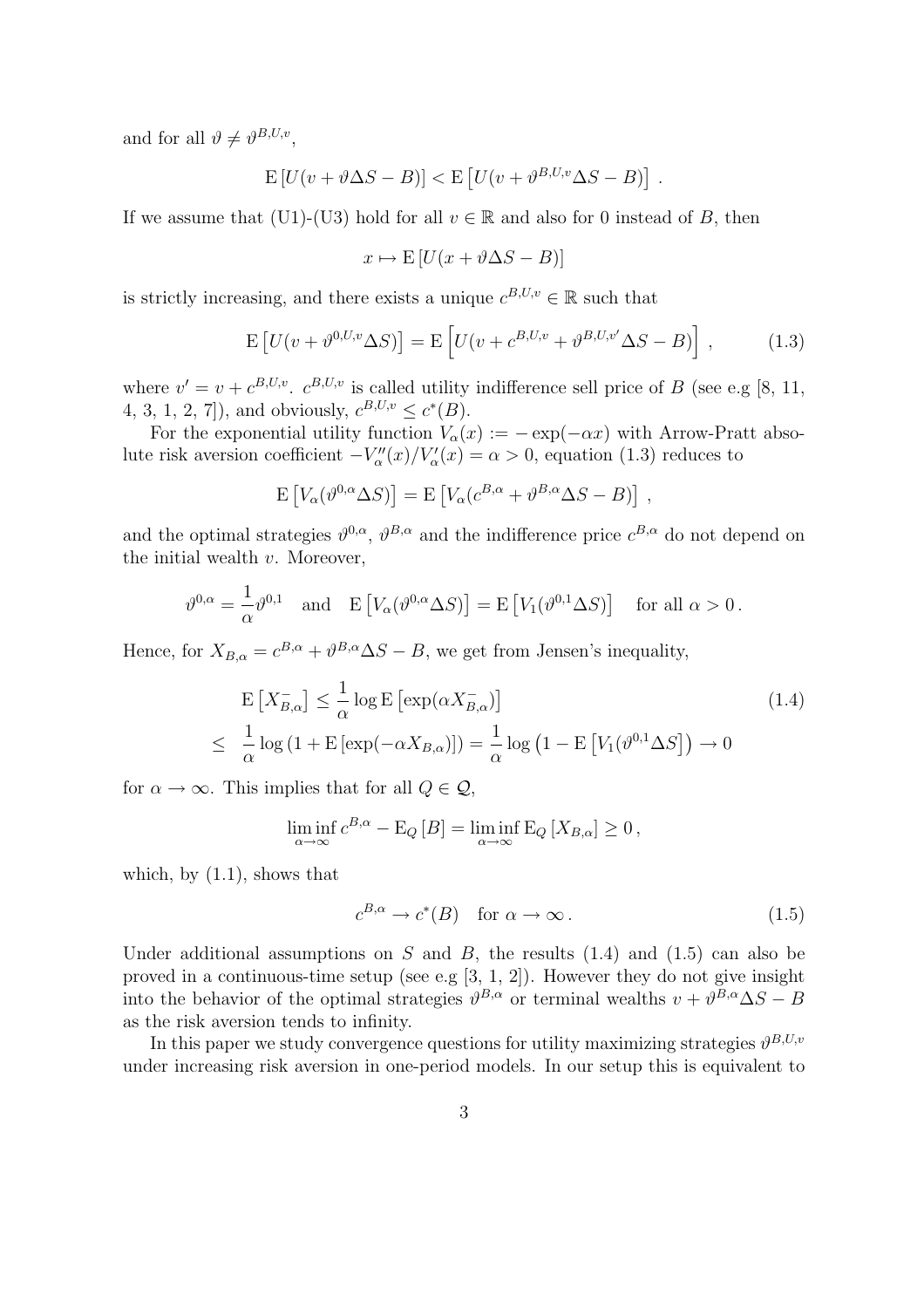studying the behavior of the optimal terminal wealths  $v + \vartheta^{B,U,v} \Delta S - B$  corresponding to fixed  $v$  and  $B$  under increasing risk aversion. The structure of the paper is as follows: In Section 2, we give an example of a one-period model with bounded  $\Delta S$  and B such that the optimal strategies  $\vartheta^{B,\alpha}$  corresponding to B and exponential utility  $V_{\alpha}(x) = -\exp(-\alpha x)$  stay bounded but do not converge when the absolute risk aversion  $\alpha$  tends to infinity. In Section 3, we study the behavior of utility maximizing strategies and terminal wealths under increasing risk aversion in general one-period models. This naturally leads to the concept of a balanced strategy, which also helps clarifying the structure of the example in Section 2. More on balanced strategies and wealth processes can be found in the Ph.D. thesis [12]. For balanced strategies and wealth processes in multi-period models and connections to the optional decomposition see [6]. [9] and [10] contain results on the convergence of expected utility optimal trading strategies in continuous-time models.

## 2 Utility maximizing strategies and terminal wealths need not converge when the risk aversion is going to infinity

Let the probability space be of the form

$$
\Omega = \bigcup_{n \in \mathbb{Z} \setminus \{0\}} \{\omega_n\},\,
$$

 $\mathcal F$  consists of all subsets of  $\Omega$ , and the probability measure P is given by

$$
P[\omega_n] = p_n
$$
 and  $P[\omega_{-n}] = p_{-n}, n \ge 1$ ,

where

$$
p_1 := p_{-1} := a,
$$
  
\n
$$
p_n := p_{-(n-1)} 3^{3-3 \cdot 2^{2n-3}}, \quad n \ge 2,
$$
\n(2.1)

$$
p_{-n} := p_n 3^{3-3 \cdot 2^{2n-2}}, \ n \ge 2,
$$
\n
$$
(2.2)
$$

and the constant a is chosen such that  $\sum_{n\geq 1} p_n +$  $\overline{ }$  $n \geq 1$   $p_{-n} = 1$ . Let S be given by  $S_0 := 1$  and  $S_1 := S_0 + \Delta S$ , where

$$
\Delta S(\omega_n) := 3^{-2n+2}
$$
 and  $\Delta S(\omega_{-n}) := -3^{-2n+1}, n \ge 1$ ,

and the contingent claim B by

$$
B(\omega_n) := 1 - \Delta S(\omega_n)
$$
 and  $B(\omega_{-n}) := 1 + \Delta S(\omega_{-n})$ ,  $n \ge 1$ .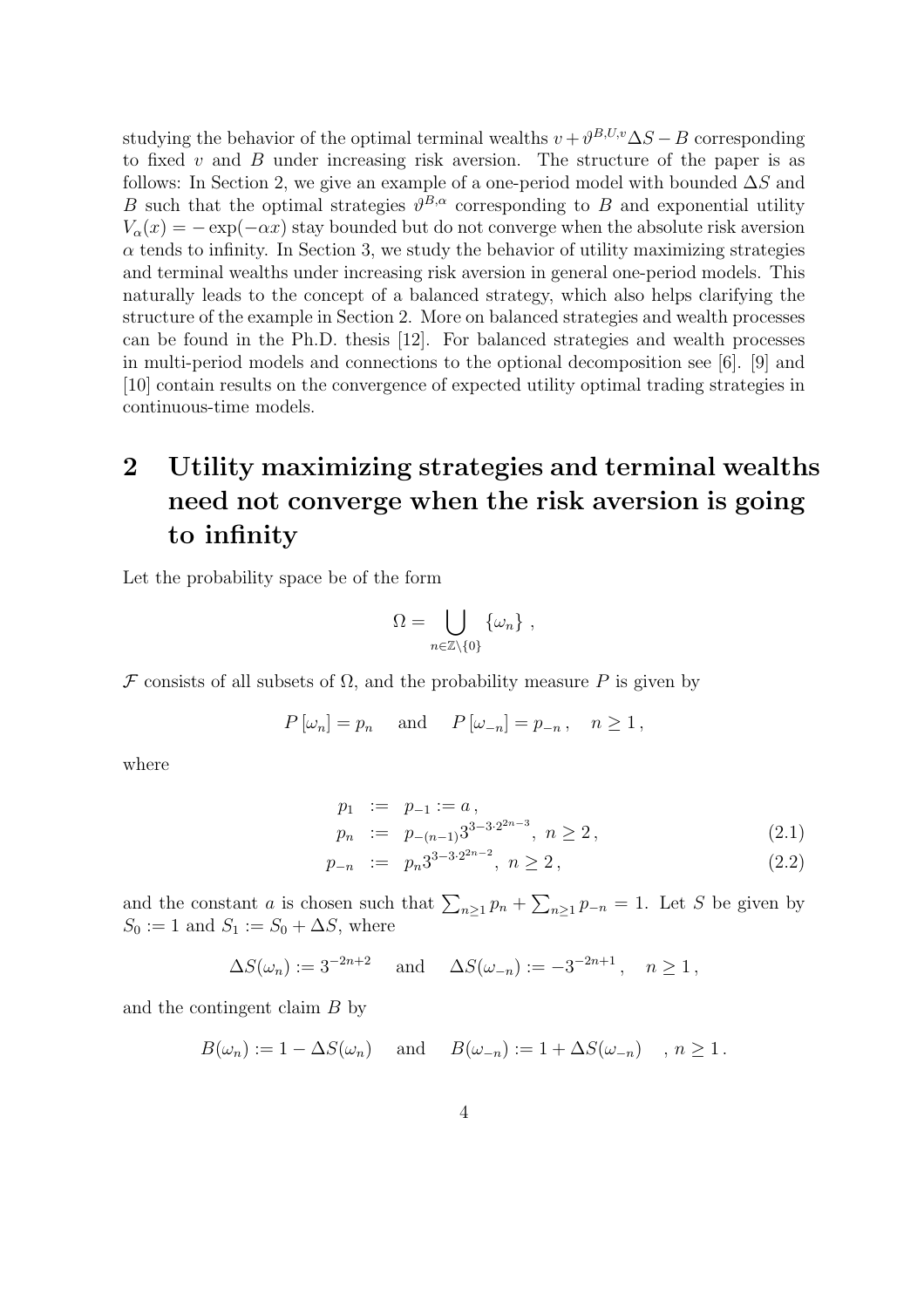This gives for  $n \geq 1$ ,

$$
v + \vartheta \Delta S(\omega_n) - B(\omega_n) = v - 1 + (\vartheta + 1) \Delta S(\omega_n)
$$
 and  

$$
v + \vartheta \Delta S(\omega_{-n}) - B(\omega_{-n}) = v - 1 + (\vartheta - 1) \Delta S(\omega_{-n}).
$$

It can easily be seen that the super-replication price  $c^*(B)$  is equal to 1, and starting with initial capital  $c^*(B)$ , all strategies  $\vartheta \in [-1,1]$  super-replicate B.

We consider the exponential utility functions  $V_{\alpha}(x) = -e^{-\alpha x}$  for  $\alpha > 0$ . Then (1.4) and (1.5) hold true. On the other hand, we will show that as the risk aversion  $\alpha$  tends to infinity, the utility maximizing strategies  $\vartheta^{B,\alpha}$  and therefore the terminal wealths  $v + \vartheta^{B,\alpha} \Delta S - B$  do not converge. Obviously, (U1)-(U3) are satisfied. Therefore, there exists for each fixed  $\alpha$ , a unique strategy  $\vartheta^{B,\alpha} \in \mathbb{R}$ , independent of the initial wealth, that maximizes the function  $\vartheta \mapsto E[V_{\alpha}(\vartheta \Delta S - B)]$ . By (1.2), it is the solution of the equation

$$
\sum_{n\geq 1} p_n \exp\left(-\alpha (3\vartheta^{B,\alpha} + 3)3^{-2n+1}\right) 3^{-2n+2}
$$
  
= 
$$
\sum_{n\geq 1} p_{-n} \exp\left(-\alpha (3-3\vartheta^{B,\alpha})3^{-2n}\right) 3^{-2n+1}.
$$

We denote the left hand side of the above equality by  $LHS(\vartheta^{B,\alpha}, \alpha)$  and the right hand side by RHS( $\vartheta^{B,\alpha}, \alpha$ ). Note that LHS( $\vartheta, \alpha$ ) is decreasing and RHS( $\vartheta, \alpha$ ) increasing in  $\vartheta$ .

In the following we will construct two sequences  $\{\alpha_k\}_{k\geq 1}$  and  $\{\beta_k\}_{k\geq 1}$  that converge to infinity such that

$$
LHS(-1/3, \alpha_k) \le RHS(-1/3, \alpha_k)
$$
\n
$$
(2.3)
$$

and

$$
LHS(1/3, \beta_k) \ge RHS(1/3, \beta_k). \tag{2.4}
$$

This implies that  $\vartheta^{B,\alpha_k} \leq -1/3$  and  $\vartheta^{B,\beta_k} \geq 1/3$  and shows that  $\vartheta^{B,\alpha}$  cannot converge as  $\alpha \to \infty$ .

We set

$$
\alpha_k := \frac{1}{2} 3^{2k} \log(2 \cdot 3^{-2+3 \cdot 2^{2k-2}}) \quad \text{and} \quad \beta_k := \frac{1}{2} 3^{2k+1} \log(2 \cdot 3^{-2+3 \cdot 2^{2k-1}}).
$$

These two sequences obviously are increasing and tend to  $\infty$  for  $k \to \infty$ . Note that  $(2.1)$  and  $(2.2)$  are equivalent to

$$
p_n = p_{-(n-1)} \frac{4}{3} \exp(-4\alpha_{n-1} 3^{-2n+2})
$$
\n(2.5)

and

$$
p_{-n} = p_n \frac{4}{3} \exp(-4\beta_{n-1}3^{-2n+1}).
$$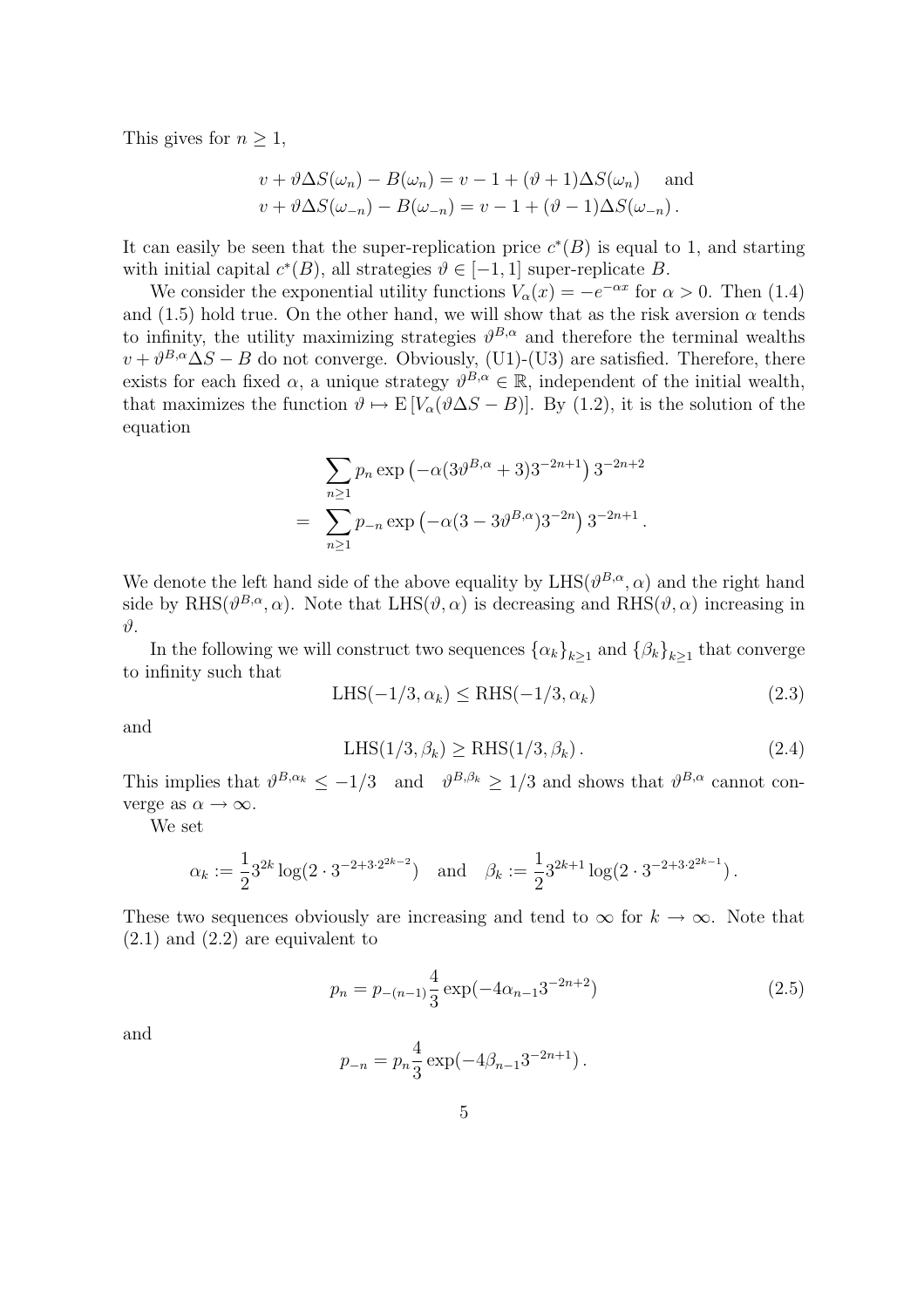We first show  $(2.3)$ :

LHS
$$
(-1/3, \alpha_k)
$$
  $\leq \sum_{n=1}^k p_n \exp(-2\alpha_k 3^{-2n+1}) 3^{-2n+2} + \sum_{n \geq k+1} p_{k+1} 3^{-2n+2}$ . (2.6)

For  $n = 1, \ldots, k$ , we deduce from

$$
\frac{1}{6} \exp \left( 2\alpha_k 3^{-2n} \right) \ge \frac{1}{6} \exp \left( 2\alpha_n 3^{-2n} \right) = \frac{1}{6} 2 \cdot 3^{-2+3 \cdot 2^{2n-2}} = 3^{-3+3 \cdot 2^{2n-2}} = \frac{p_n}{p_{-n}}
$$

that

$$
p_n \exp(-2\alpha_k 3^{-2n+1}) 3^{-2n+2} \le \frac{1}{2}p_{-n} \exp(-4\alpha_k 3^{-2n}) 3^{-2n+1}.
$$

If we plug this into  $(2.6)$  and use for the second step  $(2.5)$ , we get

LHS
$$
(-1/3, \alpha_k) \le \frac{1}{2} \sum_{n=1}^k p_{-n} \exp(-4\alpha_k 3^{-2n}) 3^{-2n+1} + p_{k+1} \frac{1}{8} 3^{-2k+2}
$$
  
\n
$$
= \frac{1}{2} \sum_{n=1}^k p_{-n} \exp(-4\alpha_k 3^{-2n}) 3^{-2n+1} + \frac{1}{2} p_{-k} \exp(-4\alpha_k 3^{-2k}) 3^{-2k+1}
$$
  
\n
$$
\le \sum_{n\ge 1} p_{-n} \exp(-4\alpha_k 3^{-2n}) 3^{-2n+1} = \text{RHS}(-1/3, \alpha_k),
$$

which proves  $(2.3)$ .

To see (2.4), note that for  $n = 1, \ldots, k$ , we get from

$$
\frac{1}{6} \exp \left( 2\beta_k 3^{-2n-1} \right) \ge \frac{1}{6} \exp \left( 2\beta_n 3^{-2n-1} \right) = 3^{-3+3 \cdot 2^{2n-1}} = \frac{p_{-n}}{p_{n+1}}
$$

that

$$
p_{-n} \exp\left(-2\beta_k 3^{-2n}\right) 3^{-2n+1} \le \frac{1}{2} p_{n+1} \exp\left(-4\beta_k 3^{-2n-1}\right) 3^{-2n},
$$

It follows that

$$
\begin{split} \text{RHS}(1/3,\beta_{k}) &\leq \sum_{n=1}^{k} p_{-n} \exp\left(-2\beta_{k} 3^{-2n}\right) 3^{-2n+1} + \sum_{n\geq k+1} p_{-(k+1)} 3^{-2n+1} \\ &= \sum_{n=1}^{k} p_{-n} \exp\left(-2\beta_{k} 3^{-2n}\right) 3^{-2n+1} + p_{-(k+1)} \frac{1}{8} 3^{-2k+1} \\ &\leq \frac{1}{2} \sum_{n=1}^{k} p_{n+1} \exp\left(-4\beta_{k} 3^{-2n-1}\right) 3^{-2n} + \frac{1}{2} p_{k+1} \exp\left(-4\beta_{k} 3^{-2k-1}\right) 3^{-2k} \\ &\leq \sum_{n\geq 1} p_{n+1} \exp\left(-4\beta_{k} 3^{-2n-1}\right) 3^{-2n} \\ &= \sum_{n\geq 2} p_{n} \exp\left(-4\beta_{k} 3^{-2n+1}\right) 3^{-2n+2} \leq \text{LHS}(1/3, \beta_{k}). \end{split}
$$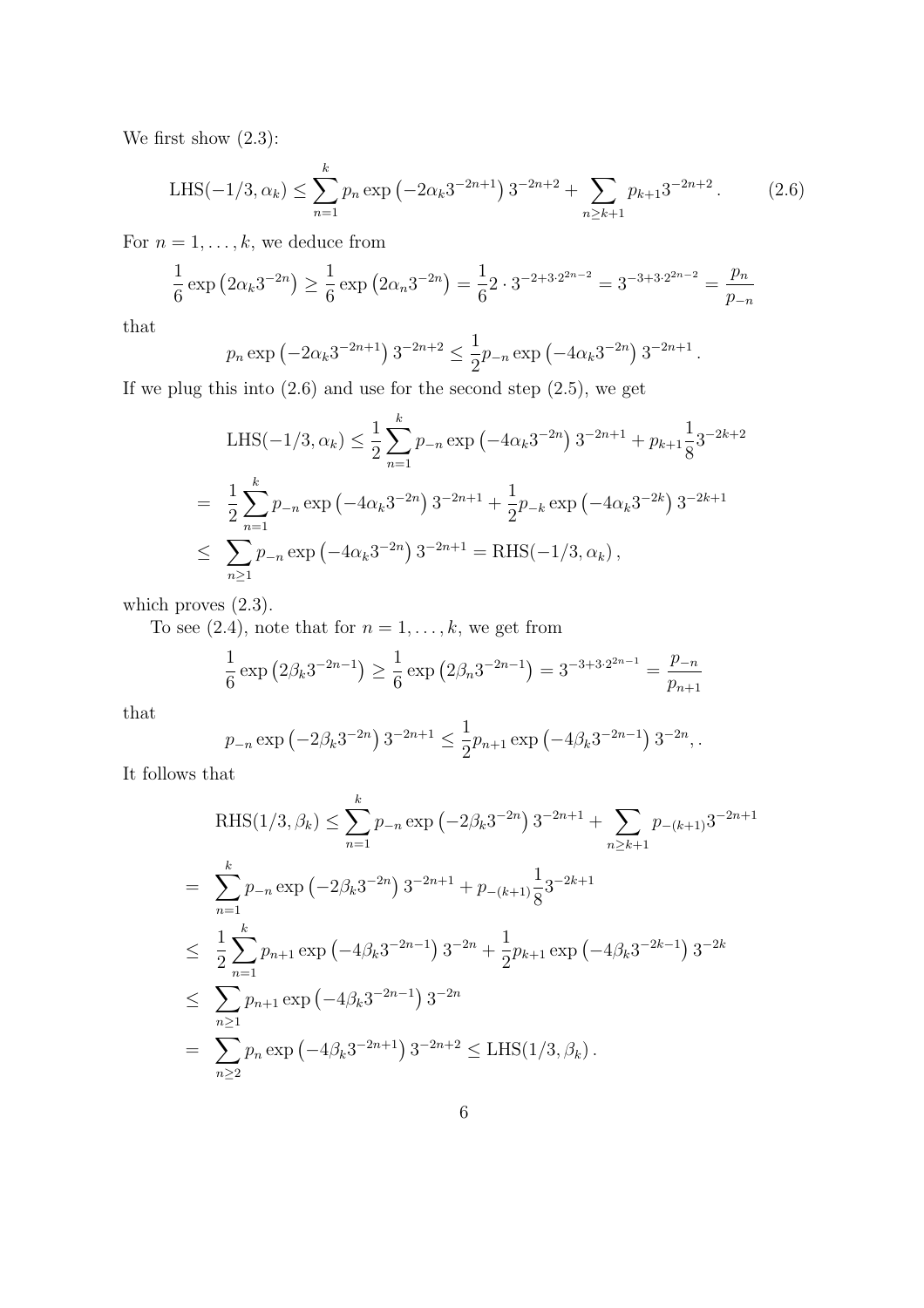Although we have just shown that for  $\alpha \to \infty$ , the optimal strategies  $\vartheta^{B,\alpha}$  cannot converge to a single point in  $\mathbb{R}$ , it follows from Theorem 3.7 below that

$$
dist(\vartheta^{B,\alpha}, [-1,1]) \to 0 \text{ as } \alpha \to \infty,
$$

where for  $x \in \mathbb{R}$  and a set  $A \subset \mathbb{R}$ , dist $(x, A) := \inf \{|x - y| : y \in A\}$ . This implies that

$$
dist(\vartheta^{B,\alpha_k},[-1,-1/3]) \to 0
$$
 and  $dist(\vartheta^{B,\beta_k},[1/3,1]) \to 0$  as  $k \to \infty$ .

#### 3 General results for one-period models

In this section,  $\Delta S$  and B are random variables on a general probability space  $(\Omega, \mathcal{F}, P)$ such that condition (M) is satisfied. We define the events

$$
\begin{array}{ll}\n\Omega_+ & := \{ \omega \in \Omega : \ \Delta S(\omega) > 0 \}, \\
\Omega_0 & := \{ \omega \in \Omega : \ \Delta S(\omega) = 0 \}, \\
\Omega_- & := \{ \omega \in \Omega : \ \Delta S(\omega) < 0 \} \, .\n\end{array}
$$

and set  $Z(\vartheta) := \vartheta \Delta S - B$ . Moreover, we denote

$$
z_+(\vartheta) := \operatorname{ess\,inf}_{\omega \in \Omega_+} Z(\vartheta)(\omega) \quad \text{and} \quad z_-(\vartheta) := \operatorname{ess\,inf}_{\omega \in \Omega_-} Z(\vartheta)(\omega).
$$

Note that for  $\omega \in \Omega_+$ ,  $Z(\vartheta)(\omega)$  is strictly increasing and affine in  $\vartheta$ , and for  $\omega \in \Omega_-$ ,  $Z(\vartheta)(\omega)$  is strictly decreasing and affine in  $\vartheta$ . Therefore,  $z_+(\cdot)$  is a right-continuous, increasing, concave function with  $\lim_{\theta \to -\infty} z_{+}(\theta) = -\infty$ , whereas  $z_{-}(\cdot)$  is a leftcontinuous, decreasing, concave function with  $\lim_{\theta \to \infty} z_-(\theta) = -\infty$ . It might happen that  $z_+(\vartheta)$  or  $z_-(\vartheta)$  take the value  $-\infty$ . However, if the probability space  $(\Omega, \mathcal{F}, P)$ is finite, then  $z_+(\theta)$  is a strictly increasing real-valued function,  $z_-(\theta)$  is a strictly decreasing real-valued function, and there exists a unique  $\vartheta \in \mathbb{R}$  such that  $z_+(\overline{\vartheta}) = z_-(\overline{\vartheta})$ . For general probability spaces we need the following definitions:

#### Definition 3.1

$$
\Theta_+ := \{ \vartheta \in \mathbb{R} : P[\{\omega \in \Omega_- : z_+(\vartheta) \ge Z(\vartheta)(\omega) \}] > 0 \},
$$
  

$$
\Theta_- := \{ \vartheta \in \mathbb{R} : P[\{\omega \in \Omega_+ : z_-(\vartheta) \ge Z(\vartheta)(\omega) \}] > 0 \}.
$$

By the above discussed properties of  $z_+(\theta)$  and  $z_-(\theta)$ ,  $\Theta_+$  is of the form  $(\theta,\infty)$  or  $[\theta,\infty)$ and  $\Theta_+$  is of the form  $(-\infty, \vartheta)$  or  $(-\infty, \vartheta]$ , where  $\vartheta$  might be  $\pm \infty$  and  $(-\infty, -\infty) :=$  $\emptyset =: (\infty, \infty)$ . Let

$$
A_+ := \{ \vartheta : z_+(\vartheta) > z_-(\vartheta) \} \text{ and } A_- := \{ \vartheta : z_+(\vartheta) < z_-(\vartheta) \}.
$$

If the probability space  $(\Omega, \mathcal{F}, P)$  is finite, the sets  $\Theta_+$  and  $\Theta_-$  are equal to closure( $A_+$ ) and closure( $A_{-}$ ), respectively. For general  $(\Omega, \mathcal{F}, P)$ , the following inclusions are valid:

$$
A_+ \subset \Theta_+ \subset \text{closure}(A_+)
$$
 and  $A_- \subset \Theta_- \subset \text{closure}(A_-)$ .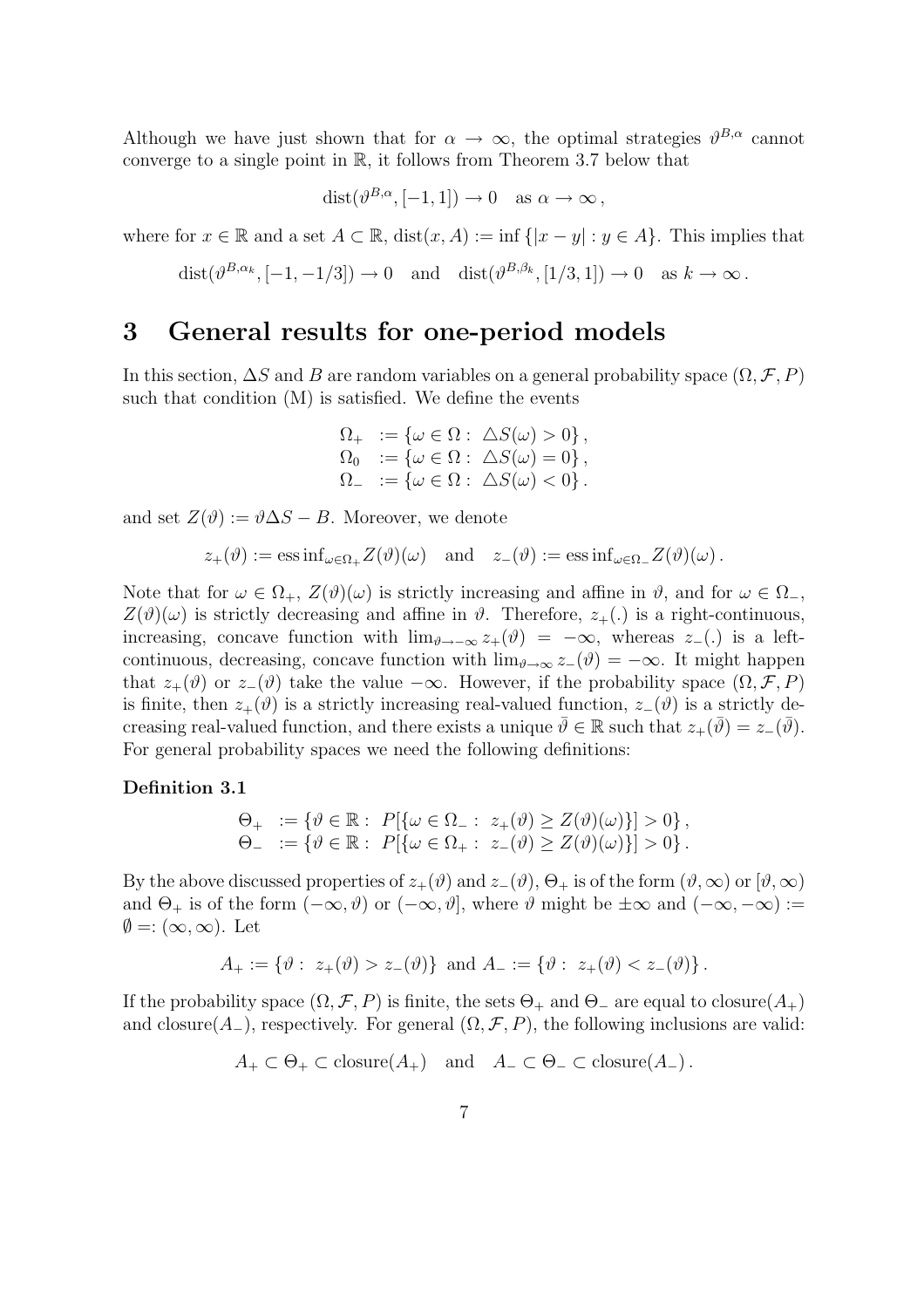Definition 3.2 We call

 $\Theta^{\text{ba}} := \{ \vartheta \in [-\infty, \infty] : \vartheta_- \leq \vartheta \leq \vartheta_+ \text{ for all } \vartheta_- \in \Theta_- \text{ and all } \vartheta_+ \in \Theta_+ \}$ 

the set of balanced strategies.

The set of balanced strategies  $\Theta^{ba}$  is a non-empty subset of  $[-\infty, \infty]$ . Indeed, if it were empty, there would exist  $\vartheta_+ \in \Theta_+$  and  $\vartheta_- \in \Theta_-$  such that  $\vartheta_- > \vartheta_+$ , implying the existence of a  $\vartheta \in A_-\cap A_+ = \varnothing$ . Furthermore,  $\Theta^{ba}$  is a closed interval, possibly equal to  $\{-\infty\}$  or  $\{\infty\}$ . It does not have to be singleton. For instance, in the example of Section 2,  $\Theta^{ba}$  is equal to  $[-1, 1]$ . However, if  $(\Omega, \mathcal{F}, P)$  is finite, then  $\Theta^{ba} = {\overline{\partial}}$ , where  $\bar{\vartheta}$  is the unique real number such that  $z_+(\bar{\vartheta}) = z_-(\bar{\vartheta})$ . If B is a constant, then  $\Theta^{\text{ba}} = \{0\}$ . To see this notice that  $Z(0) = -B$ . Therefore  $z_+(0) = -B = z_-(0)$  and  $0 \in \Theta_+$ ,  $0 \in \Theta_-$ , yielding  $\Theta^{\text{ba}} = \{0\}.$ 

**Proposition 3.3** Assume (M) and  $c^*(B) < \infty$ . Then  $\Theta^{ba} \subset \Theta^*$ .

*Proof.* If  $c^*(B) < \infty$ , then there exists a  $\vartheta^* \in \mathbb{R}$  such that  $\vartheta^* \Delta S - B \geq -c^*(B)$ . In particular,  $z_+(\theta^*)$ ,  $z_-(\theta^*) > -\infty$ , from which it can be deduced that  $\Theta_-$  and  $\Theta_+$  are non-empty. Hence,  $\Theta^{ba} \subset \mathbb{R}$ , and to finish the proof it is enough to show that for each  $\bar{\vartheta} \in \Theta^{\text{ba}}$ , ess  $\inf_{\omega \in \Omega} Z(\bar{\vartheta})(\omega) \ge \text{ess} \inf_{\omega \in \Omega} Z(\vartheta)(\omega)$  for all  $\vartheta \in \mathbb{R}$ . Since  $Z(\vartheta)(\omega) = -B(\omega)$ for all  $\omega \in \Omega_0$  and  $\vartheta \in \mathbb{R}$ , it suffices to prove

$$
z_{+}(\bar{\vartheta}) \wedge z_{-}(\bar{\vartheta}) \ge z_{+}(\vartheta) \wedge z_{-}(\vartheta), \quad \text{for all } \vartheta \in \mathbb{R}.
$$
 (3.1)

Let us consider the case  $\bar{\vartheta} < \vartheta$ . The case  $\bar{\vartheta} > \vartheta$  works analogously. Since  $\bar{\vartheta}$  is a balanced strategy and  $\bar{\vartheta} < \vartheta, \vartheta \notin \Theta_-$  and thus  $z_+(\vartheta) \ge z_-(\vartheta)$ . Therefore, (3.1) simplifies to  $z_+(\overline{\vartheta}) \wedge z_-(\overline{\vartheta}) \geq z_-(\vartheta)$ , and since  $z_-(\cdot)$  is decreasing, it is enough to show that

$$
z_{+}(\bar{\vartheta}) \ge z_{-}(\vartheta). \tag{3.2}
$$

Given any  $0 < \varepsilon < \vartheta - \overline{\vartheta}$ , we have  $\overline{\vartheta} + \varepsilon \notin \Theta_{-}$ , and therefore

$$
z_+(\bar{\vartheta}+\varepsilon) \ge z_-(\bar{\vartheta}+\varepsilon) \ge z_-(\vartheta).
$$

Thus, (3.2) follows by letting  $\varepsilon$  go to 0 because  $z_+(\cdot)$  is right-continuous.

Example 3.4 Assume  $\Omega = \{0, 1, 2, \dots\}$ , F consists of all subsets of  $\Omega$  and P is given by  $P[n] = 2^{-(n+1)}$ ,  $n \ge 0$ . Let  $\Delta S(0) = -1$ ,  $\Delta S(n) = 1$ , for  $n \ge 1$ , and  $B(n) = n$  for all  $n \geq 0$ . Then,  $c^*(B) = \infty$ , and  $\Theta^{ba} = {\infty}$ .

Example 3.5 Assume  $\Omega = {\omega_{-1}, \omega_0, \omega_1}$ , F consists of all subsets of  $\Omega$  and P gives positive mass to each element in  $\Omega$ . Let  $\Delta S = (-1,0,1)$  and  $B = (0,1,0)$ . Then  $c^*(B) = 1, \, \Theta^* = [-1, 1] \text{ and } \Theta^{\text{ba}} = \{0\}.$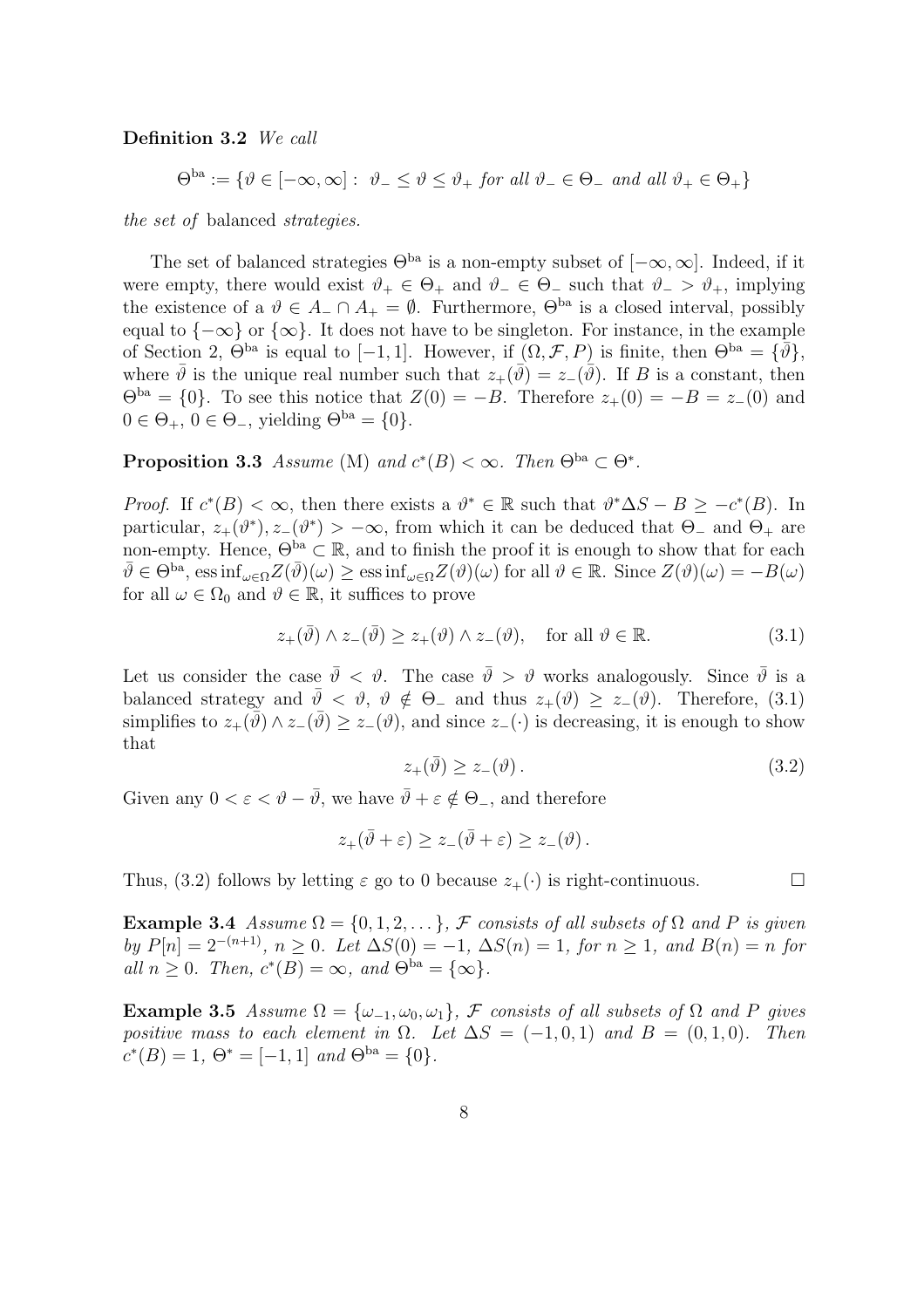For a utility function  $U : \mathbb{R} \to \mathbb{R}$  that satisfies (U1)-(U3) we set  $r_U(x) := -U''(x)/U'(x) > 0$ 0, and denote by  $\vartheta^{B,U,v}$  the maximizer of  $E[U(v+Z(\vartheta))].$ 

**Lemma 3.6** Assume (M) and fix  $v \in \mathbb{R}$ . Then for each  $\vartheta_+ \in \Theta_+$  there exists a constant  $\gamma_+ > 0$ , such that for every function U that satisfies (U1)-(U3),

$$
\vartheta^{B,U,v} - \vartheta_+ \leq \frac{\gamma_+}{r_+^{U,v}}, \quad \text{where} \quad r_+^{U,v} = \inf \{ r_U(x) : x \leq z_+(\vartheta_+) + v \},
$$

and for each  $\vartheta_-\in\Theta_-$  there exists a constant  $\gamma_->0$ , such that for every function U that satisfies  $(U1)-(U3)$ ,

$$
\vartheta_{-} - \vartheta^{B,U,v} \leq \frac{\gamma_{-}}{r_{-}^{U,v}}, \text{ where } r_{-}^{U,v} = \inf \{ r_{U}(x) : x \leq z_{-}(\vartheta_{-}) + v \}.
$$

*Proof.* The first claim is obviously true if  $\vartheta^{B,U,v} - \vartheta_+ \leq 0$ . So let us assume  $\vartheta^{B,U,v} - \vartheta_+ >$ 0. Since  $\vartheta_+ \in \Theta_+$ , there exists a measurable set  $\overline{\tilde{\Omega}}_- \subset \Omega_-$  and an  $\varepsilon > 0$  such that P h  $\tilde{\Omega}_ \frac{c}{1}$  $> 0, 1_{\tilde{\Omega}_-}[z_{+}(\vartheta_+) - Z(\vartheta_+)] \geq 0$ , and  $1_{\tilde{\Omega}_-}[\Delta S + \varepsilon] \leq 0$ . Hence,

$$
1_{\tilde{\Omega}_{-}}(z_{+}(\vartheta_{+}) - Z(\vartheta^{B,U,v})) \geq 1_{\tilde{\Omega}_{-}}(Z(\vartheta_{+}) - Z(\vartheta^{B,U,v}))
$$
  

$$
\geq 1_{\tilde{\Omega}_{-}} \varepsilon(\vartheta^{B,U,v} - \vartheta_{+}).
$$

Note that  $Z(\vartheta^{B,U,v})(\omega) \geq Z(\vartheta_+)(\omega) \geq z_+(\vartheta_+)$  for all  $\omega \in \Omega_+$  and U' is decreasing. Thus by  $(1.2)$ ,  $\vartheta^{B,U,v}$  satisfies

$$
0 = \mathbf{E} [U'(v + Z(\vartheta^{B,U,v}))\Delta S]
$$
  
\n
$$
\leq \int_{\Omega_+} U'(v + z_+(\vartheta_+))\Delta SdP + \int_{\tilde{\Omega}_-} U'(v + Z(\vartheta^{B,U,v}))\Delta SdP
$$
  
\n
$$
= U'(v + z_+(\vartheta_+)) \left[ \int_{\Omega_+} \Delta SdP + \int_{\tilde{\Omega}_-} \frac{U'(v + Z(\vartheta^{B,U,v}))}{U'(v + z_+(\vartheta_+))} \Delta SdP \right]
$$

Note further that  $U' > 0$  and  $U'(a)/U'(b) = \exp\left(\int_a^b r_U(x)dx\right)$  for all  $a < b$ . Therefore,

$$
\int_{\Omega_{+}} \Delta S dP \geq \int_{\tilde{\Omega}_{-}} \frac{U'(v + Z(\vartheta^{B,U,v}))}{U'(v + z_{+}(\vartheta_{+}))} (-\Delta S) dP
$$
\n
$$
\geq \varepsilon \int_{\tilde{\Omega}_{-}} \exp\left(\int_{v + Z(\vartheta^{B,U,v})}^{v + z_{+}(\vartheta_{+})} r_{U}(x) dx\right) dP
$$
\n
$$
\geq \varepsilon P\left[\tilde{\Omega}_{-}\right] \exp\left(\varepsilon(\vartheta^{B,U,v} - \vartheta_{+})r_{+}^{U,v}\right).
$$

This shows that

$$
\vartheta^{B,U,v}-\vartheta_+\leq \frac{1}{\varepsilon}\log\left(\frac{\int_{\Omega_+}\Delta SdP}{\varepsilon P\left[\tilde{\Omega}_-\right]}\right)\frac{1}{r^{U,v}_+},
$$

which proves the first claim. The second claim can be shown analogously.  $\Box$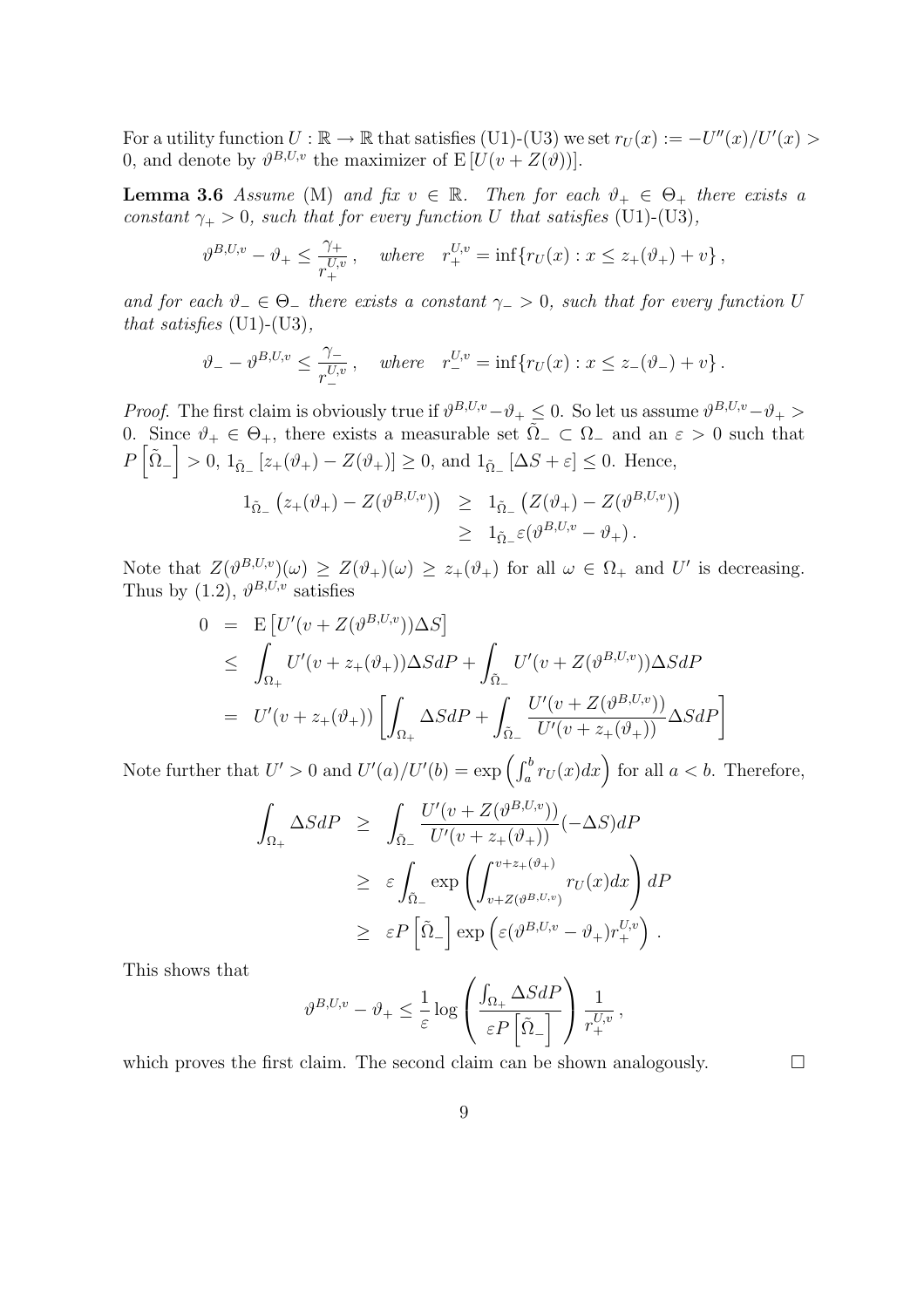**Theorem 3.7** Assume (M) and let  $(U_\alpha)_{\alpha>0}$  be a family of utility functions satisfying (U1)-(U3) with corresponding risk aversions  $(r_{\alpha})_{\alpha>0}$ . Let  $\vartheta^{\alpha}$  be the optimal strategy for the utility maximization problem

$$
\sup_{\vartheta} \mathbf{E} \left[ U_{\alpha}(v + Z(\vartheta)) \right]
$$

and assume that

$$
r^*_{\alpha} := \sup_{x \in \mathbb{R}} r_{\alpha}(x) \to \infty \quad as \; \alpha \to \infty.
$$

Then the following hold:

a) If  $\Theta_+$  and  $\Theta_-$  are of the form

$$
\Theta_{-} = (-\infty, \vartheta_{-}] \quad \text{and} \quad \Theta_{+} = [\vartheta_{+}, \infty) \quad \text{for } \vartheta_{-}, \vartheta_{+} \in \mathbb{R} \,, \tag{3.3}
$$

then there exists a constant  $\gamma > 0$  such that for all  $\alpha > 0$ ,

$$
\mathrm{dist}(\vartheta^{\alpha}, \Theta^{\mathrm{ba}}) \le \frac{\gamma}{r_{\alpha}^*}.
$$

b) If  $\Theta^{\text{ba}} \cap \mathbb{R} \neq \emptyset$ , then

 $\lim_{\alpha \to \infty} \text{dist}(\vartheta^{\alpha}, \Theta^{\text{ba}}) = 0.$ 

c) If  $\Theta^{ba} = {\infty}$ , then  $\vartheta^{\alpha} \to \infty$  as  $\alpha \to \infty$ . If  $\Theta^{\text{ba}} = \{-\infty\}$ , then  $\vartheta^{\alpha} \to -\infty$  as  $\alpha \to \infty$ .

*Proof.* If (3.3) holds, then  $\Theta^{ba} = [\vartheta_-, \vartheta_+]$ , and a) follows directly from Lemma 3.6. To prove b) we let  $\varepsilon > 0$ . If  $\Theta^{ba} = \mathbb{R}$ , there is nothing to prove. If  $\sup(\Theta^{ba}) < \infty$ , then  $\sup(\Theta^{\text{ba}}) + \varepsilon/2 \in \Theta_+$ . Hence, it follows from Lemma 3.6 that there exists a constant  $\gamma_+ > 0$  such that  $\vartheta^{\alpha} - (\sup(\Theta^{\text{ba}}) + \varepsilon/2) \leq \gamma_+ / r_{\alpha}^*$ , which shows that there exists an  $\alpha_+ > 0$  such that  $\vartheta^{\alpha} - \sup(\Theta^{\text{ba}}) \leq \varepsilon$  for all  $\alpha \geq \alpha_+$ . Analogously, it can be shown that there exists an  $\alpha$  > 0 such that  $\inf(\Theta^{ba}) - \vartheta^{\alpha} \leq \varepsilon$ , for all  $\alpha \geq \alpha$ . This proves b). c) can be proved like b).  $\Box$ 

Remark 3.8 We now are in a position to shed some more light on the structure of the example in Section 2. If only the states  $\omega_1$  and  $\omega_{-1}$  are taken into account, the unique balanced strategy is  $-1/2$ . For  $\omega_1, \omega_{-1}, \omega_2$  it is  $1/2$ , for  $\omega_1, \omega_{-1}, \omega_2, \omega_{-2}$  again  $-1/2$ and so on. Now, it is possible to choose the probabilities and the sequences  $\{\alpha_k\}_{k\geq 1}$ and  $\{\beta_k\}_{k\geq 1}$  in such a way that every strategy  $\vartheta^{B,\alpha_k}$  is so close to  $-1/2$  that it is below  $-1/3$  and every strategy  $\vartheta^{B,\beta_k}$  is so close to  $1/2$  that it is above  $1/3$ .

Recall that in a one-period model on a finite probability space  $(\Omega, \mathcal{F}, P)$  that satisfies (M) there exists a unique real number  $\bar{\vartheta}$  such that  $z_+(\bar{\vartheta}) = z_-(\bar{\vartheta}), \ \Theta_+ = [\bar{\vartheta}, \infty),$  $\Theta_{-} = (-\infty, \bar{\vartheta}]$  and  $\Theta^{\text{ba}} = {\{\bar{\vartheta}\}}$ . Hence, it follows from Theorem 3.7.a that there exists a constant  $\gamma > 0$ , such that for all  $\alpha > 0$ ,  $|\vartheta^{\alpha} - \bar{\vartheta}| \leq \gamma/r_{\alpha}^*$ . The following proposition shows that for a general probability space convergence of the optimal strategies to the set of balanced strategies can be arbitrarily slow. In particular, it is not possible to obtain the result of Theorem 3.7.a under the assumptions of Theorem 3.7.b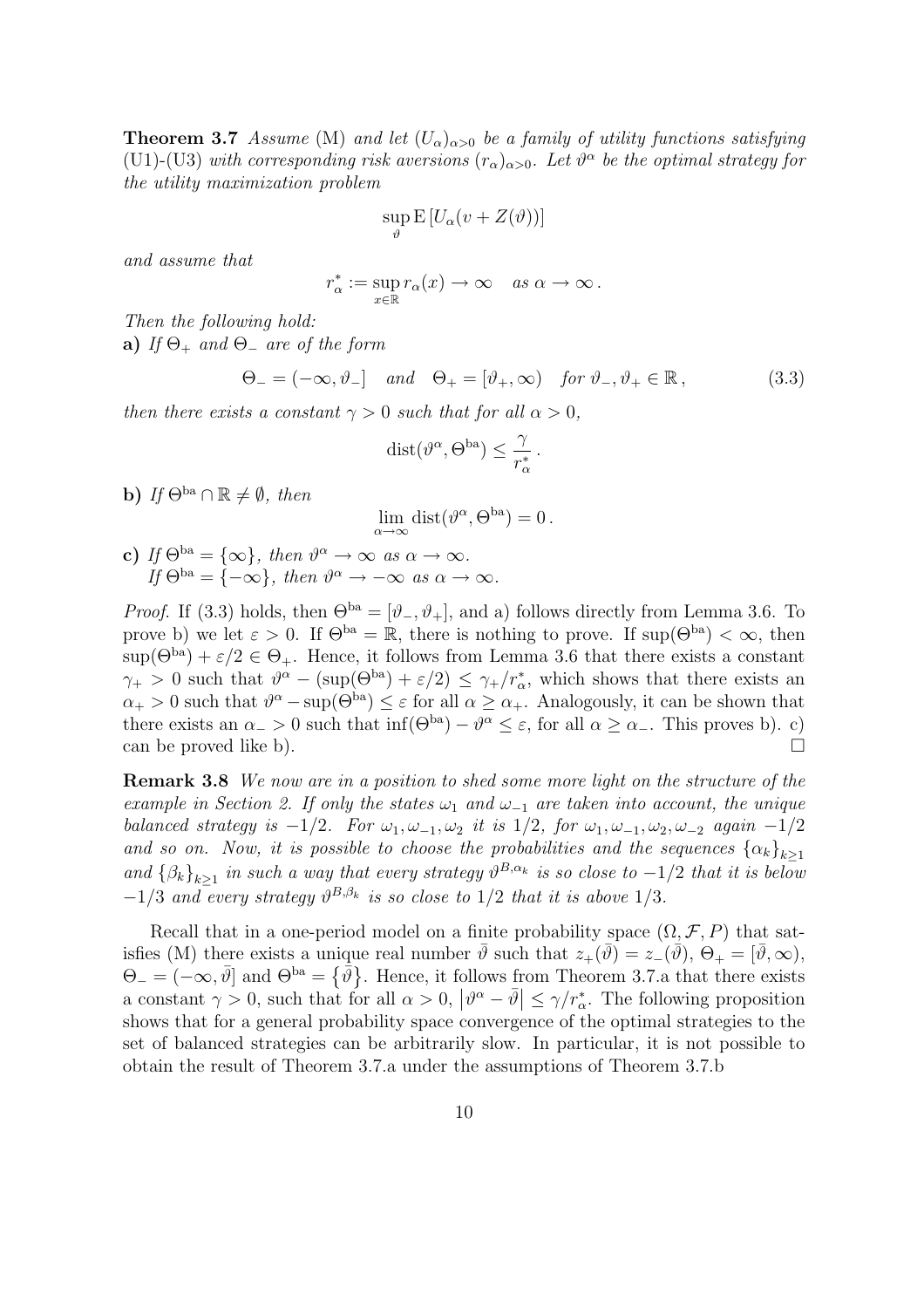**Proposition 3.9** Let  $(x_k)_{k\geq 1}$  be a decreasing sequence of real numbers with  $\lim_{k\to\infty} x_k =$ 0. Then there exist bounded random variables  $\Delta S$  and B such that (M) holds,  $\Theta^{ba} =$  $\{0\}$ , and for all  $k \geq 1$ , the optimal strategy  $\vartheta^{B,k}$  corresponding to the utility function  $V_k(x) = -\exp(-kx)$ , satisfies  $\vartheta^{B,k} > x_k$ .

*Proof.* Let  $\Omega = \{1, 2, \dots\}$ . Let F consist of all subsets of  $\Omega$  and define P by

$$
P[n] = 2^{-n}, n \ge 1.
$$

Set

$$
\Delta S(1) := 1 \quad \text{and} \quad \Delta S(n) := -1 \,,\, n \ge 2 \,.
$$

To define B we first construct a strictly increasing sequence of natural numbers as follows:

$$
n_0 := 1
$$
  
\n
$$
n_k := \inf \left\{ m \in \mathbb{N} : m \ge (1 + n_{k-1}) \vee \left( 2 + \frac{2kx_k}{\log 2} \right) \right\}, k \ge 1
$$

Now, we define B by  $B(1) = 1 + 2x_1$  and

$$
B(n) := B(1) - \frac{1}{k} - 2x_k, \text{ if } n_{k-1} < n \le n_k.
$$

Note that  ${B(n)}_{n\geq 2}$  is an increasing sequence of positive real numbers with  $\lim_{n\to\infty} B(n)$ B(1). It can easily be checked that  $\Theta^{ba} = \{0\}$  and that for all  $k \geq 1$ , the function  $V_k(x) = -\exp(-kx)$  satisfies (U1)-(U3). By (1.2), for all  $k \ge 1$ , the k-optimal strategy  $\vartheta^{B,k}$  satisfies  $\overline{\phantom{a}}$ £

$$
\sum_{n\geq 1} 2^{-n} \exp \left\{-k \left[\vartheta^{B,k} \Delta S(n) - B(n)\right]\right\} \Delta S(n) = 0.
$$

Hence,

$$
\exp(-2k\vartheta^{B,k}) = \sum_{n\geq 2} 2^{1-n} \exp\left\{k[B(n) - B(1)]\right\}
$$
  
= 
$$
\sum_{n=2}^{n_k} 2^{1-n} \exp\left\{k[B(n) - B(1)]\right\} + \sum_{n\geq n_k+1} 2^{1-n} \exp\left\{k[B(n) - B(1)]\right\}
$$
  

$$
< \exp\{-1 - 2kx_k\} + 2^{1-n_k} \leq \exp\{-1 - 2kx_k\} + \frac{1}{2} \exp\{-2kx_k\}
$$
  

$$
< \exp(-2kx_k),
$$

which shows that  $\vartheta^{B,k} > x_k$ .